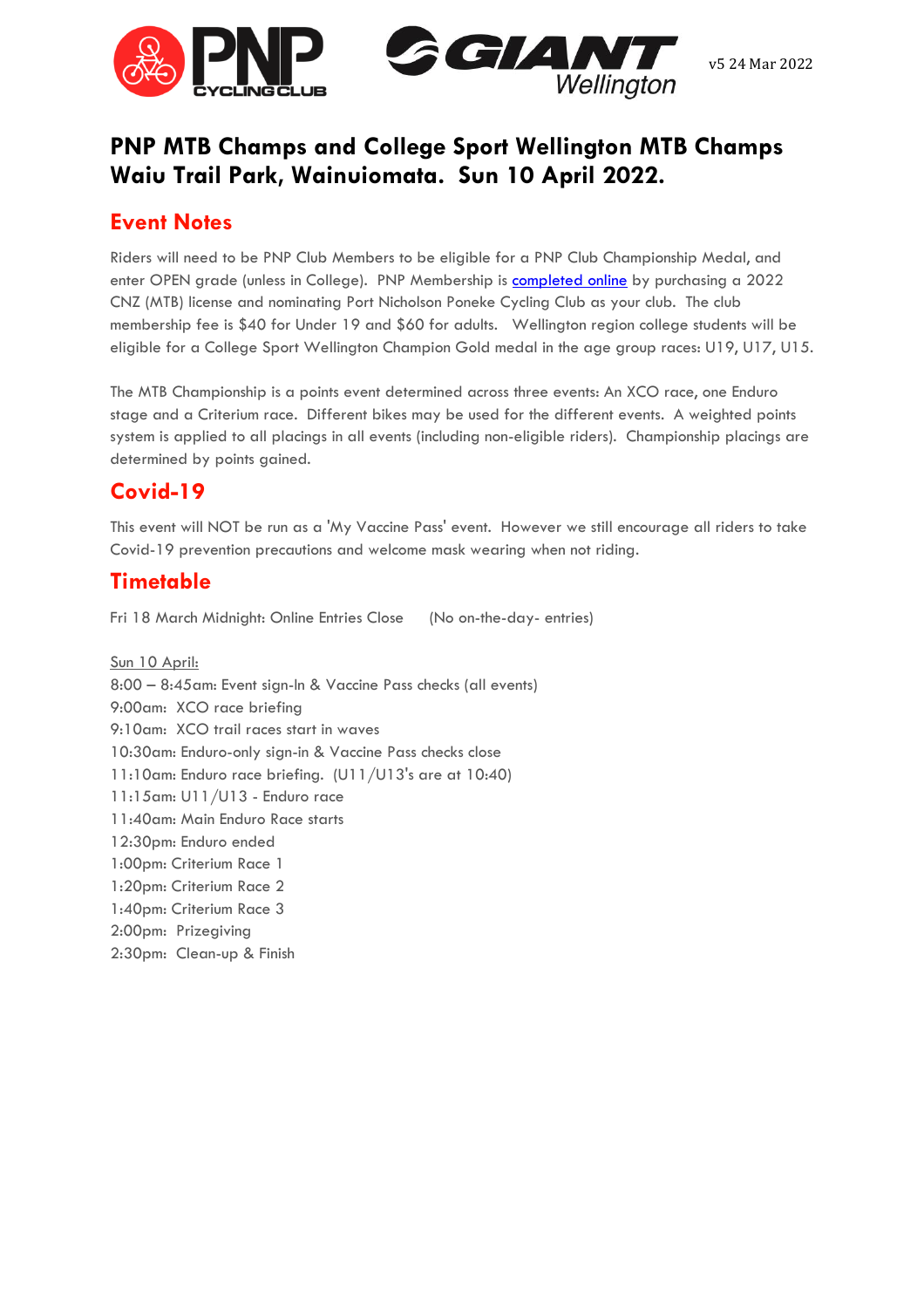



### **Event 1: XCO Race**

The XCO race will be run in the same way as the PNP MTB Spring series with riders completing a combination of long and short loops, as listed below. The **U11and U13 grades** will also be allowed two 'shortcuts' on the short loop.

|  | Loop Counts (Note: Age is as you will be on 31 Dec 2022). |
|--|-----------------------------------------------------------|
|  |                                                           |

| <b>Open Men</b>                      | 2 long loops (16.2 km)             |
|--------------------------------------|------------------------------------|
| <b>Open Women</b>                    | 2 long loops (16.2 km)             |
| <b>Masters Men 1 (30-39 years)</b>   | 2 long loops (16.2 km)             |
| <b>Masters Men 2 (40-49)</b>         | 2 long loops (16.2 km)             |
| <b>Masters Men 3 (50-59)</b>         | 2 long loops (16.2 km)             |
| Masters Men 4 (60+)                  | $2$ long loops $(16.2 \text{ km})$ |
| <b>Masters Women (40+)</b>           | $2$ long loops $(16.2 \text{ km})$ |
| Social Men (Open age group)          | 2 short loops (13.4 km)            |
| <b>Social Women (Open age group)</b> | 2 short loops (13.4 km)            |
| <b>U19 Men</b>                       | 2 long loops (16.2 km)             |
| U19 Women                            | 2 long loops (16.2 km)             |
| U17 Men                              | 2 long loops (16.2 km)             |
| <b>U17 Women</b>                     | 2 short loops (13.4 km)            |
| <b>U15 Boys</b>                      | 2 short loops (13.4 km)            |
| <b>U15 Girls</b>                     | 2 short loops (13.4 km)            |
| <b>U13 Boys</b>                      | 2 extra-short loops (9.0 km)       |
| U13 Girls                            | 2 extra-short loops (9.0 km)       |
| U11 Boys                             | 1 extra-short loop (4.5 km)        |
| <b>U11 Girls</b>                     | 1 extra-short loop (4.5 km)        |
|                                      |                                    |

#### **XCO Long Loop Description**



Start at Waiu Hub with a loop on the grass then into WETLANDS LOOP on the western side (clockwise direction)

Turn left into DIRECTA, heading uphill

Turn right at the 5-way intersection into JUNGLE GYM (upper) and ride uphill to the end.



At the top, exit onto the 4WD then turn right and continue up the 4WD for 850m (Note: this is where the SHORT loop splits off)

Turn right into spoonhill hub (There will be tape across the road).

Turn right, into LABYRINTH RETURN, downhill, until you join onto SNAIL TRAIL (Note: the SHORT loop re-joins at this point)

Continue down, and at the end of Snail Trail turn sharp left into WETLAND LOOP (clockwise direction)

Turn left (uphill) into SECOND STAR (Note: Do NOT take the U11-U13s shortcut)

At the top, veer right into NGA TUNA (downhill)

At the bottom turn sharp left into WETLAND LOOP again

Turn left at the 'T' intersection to return to the park base. (Caution: The U11-U13s re-join the main track at this 'T' intersection)



Continue out onto the park base and around the park to complete the lap.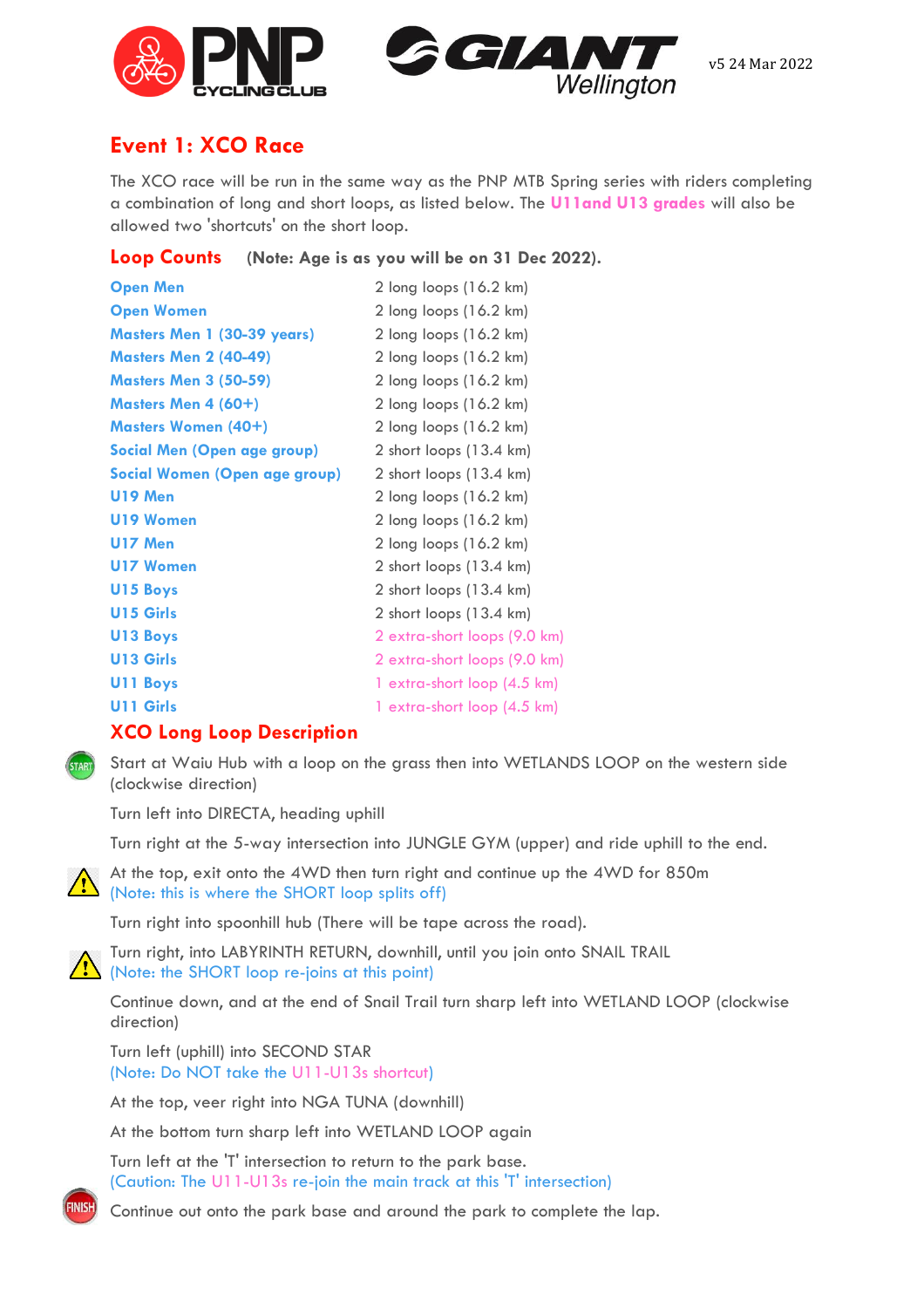



#### **XCO Short Loop Description**



Start at Waiu Hub with a loop on the grass then into WETLANDS LOOP on the western side (clockwise direction)

Turn left into DIRECTA, heading uphill.

Turn right at the 5-way intersection into JUNGLE GYM (upper) and ride uphill to the end.

At the top of Jungle Gym, turn right into LABYRINTH and ride for 100m to an intersection. (Note: At this point the LONG loop splits off)

Take the right fork into SNAIL TRAIL and continue down to the end (Note: the Long Loop re-joins half way down Snails)

At the end of Snail Trail turn sharp left into WETLAND LOOP (clockwise direction)



FINISI

Turn left (uphill) into SECOND STAR **(Except: U11-U13s who short-cut straight ahead)**

At the top, veer right down NGA TUNA (downhill)

At the bottom turn sharp left into WETLAND LOOP again

Turn left at the 'T' intersection to return to the park base. (Caution: The U11-U13s re-join the main track at this 'T' intersection)

Continue out onto the park base and around the park to complete the lap.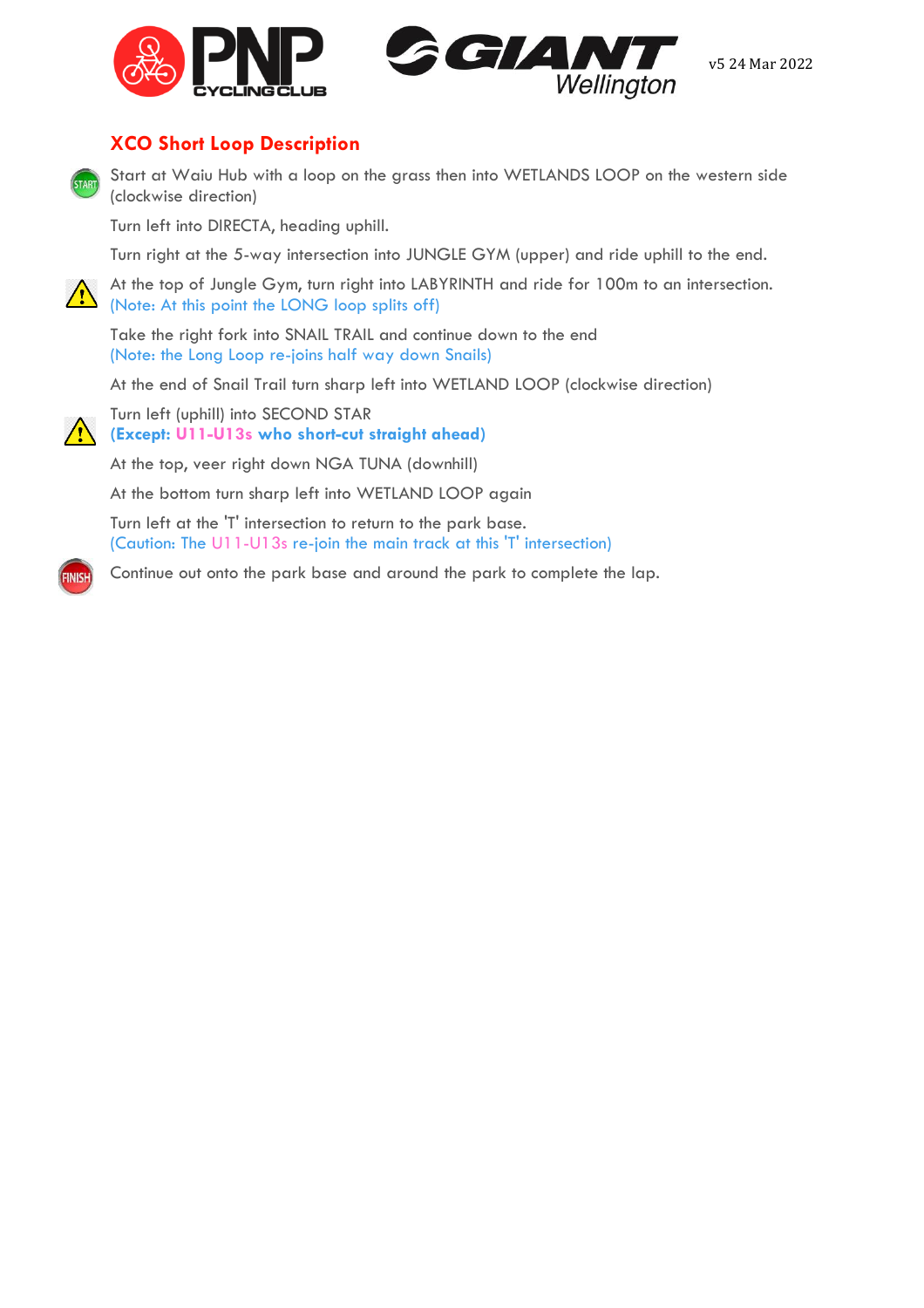



# **XCO Long Loop Map**

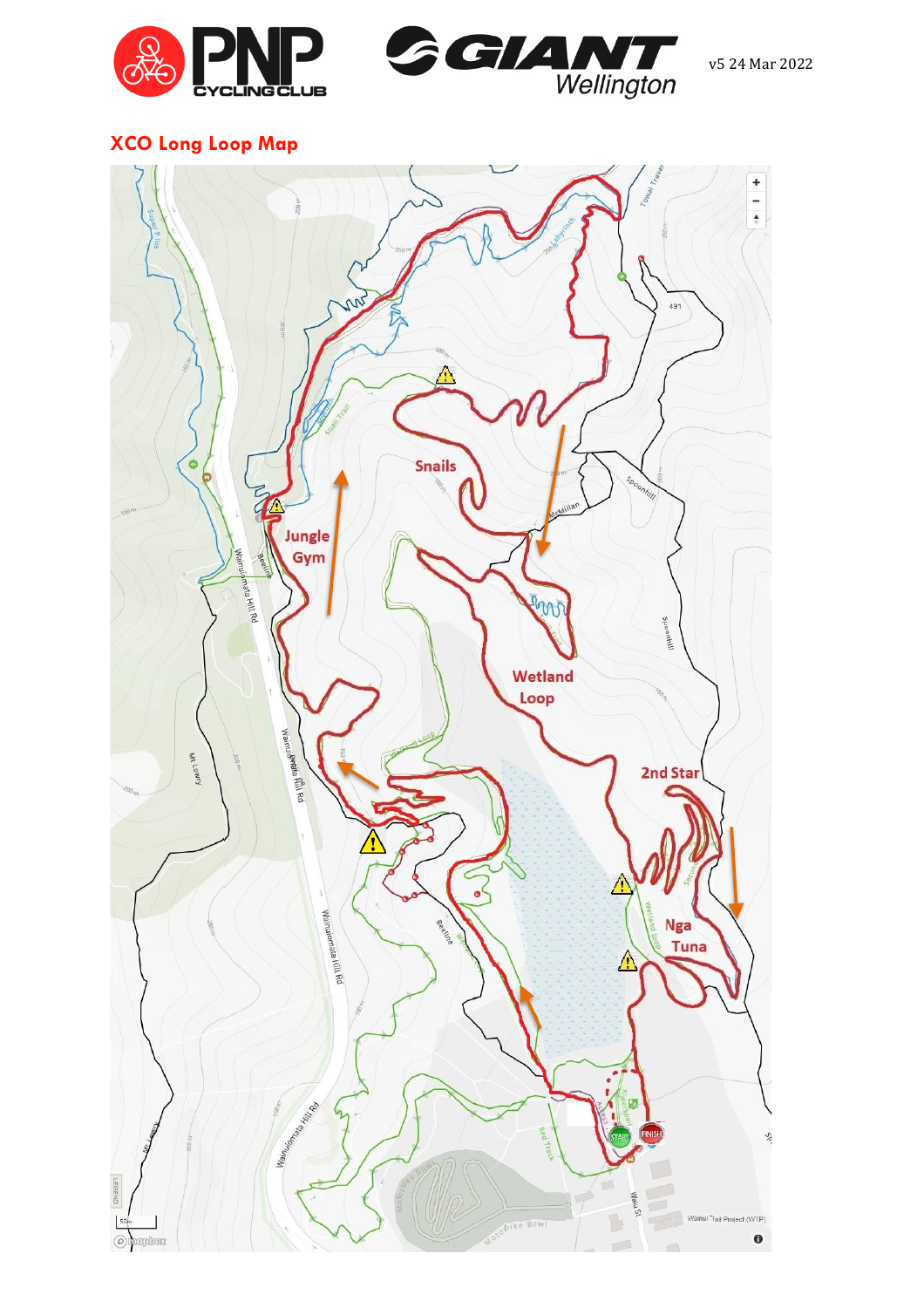



# **XCO Short Loop Map**

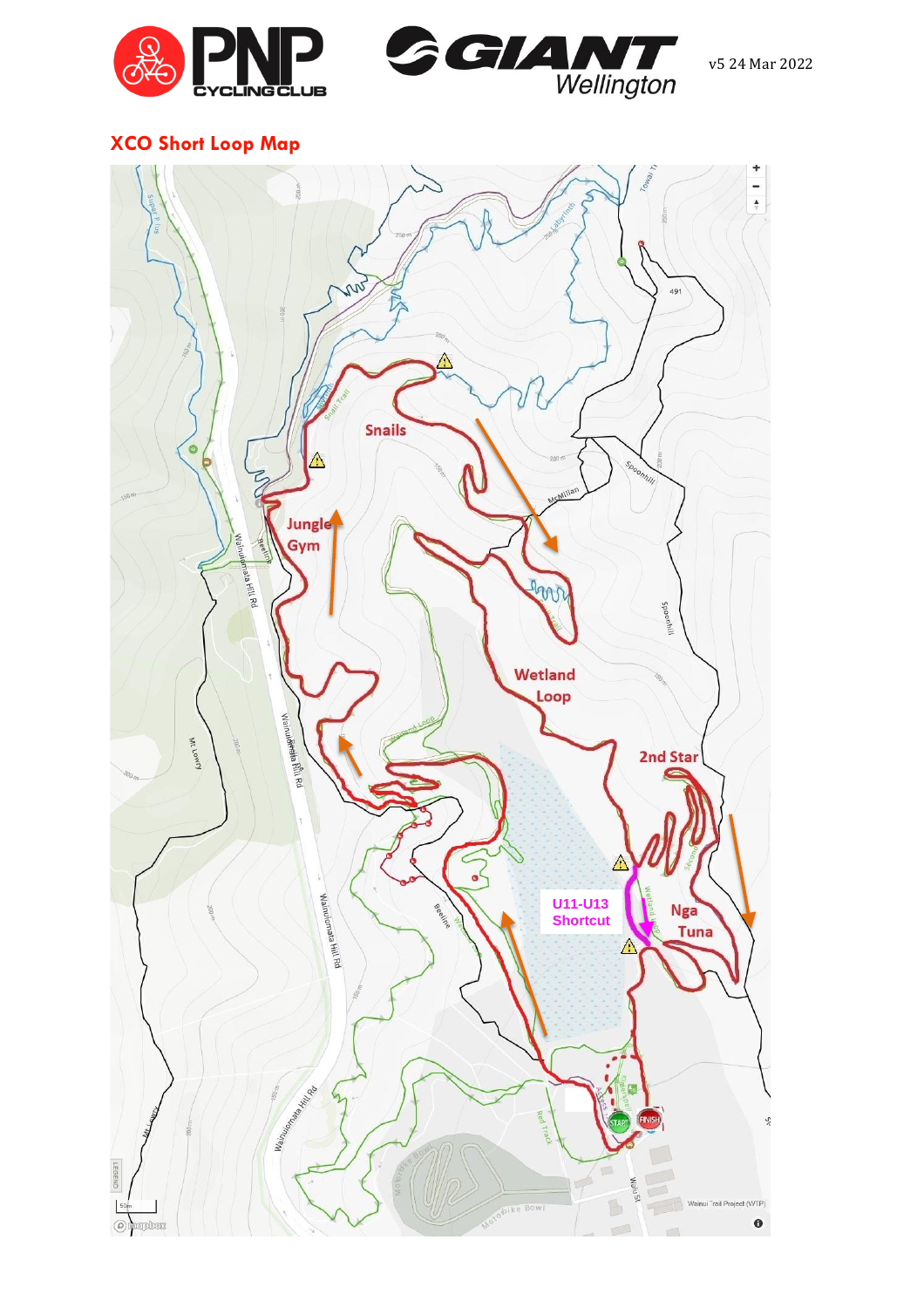



### **Event 2: Enduro Stage**

**U11 and U13 grades only** will start near the bridge and will race down:

Labyrinth (100m) and Snail Trail.

Wetland loop (straight/right), taking the first and third sections of WestSide Turn right into Banker to ride to the Finish at the park.

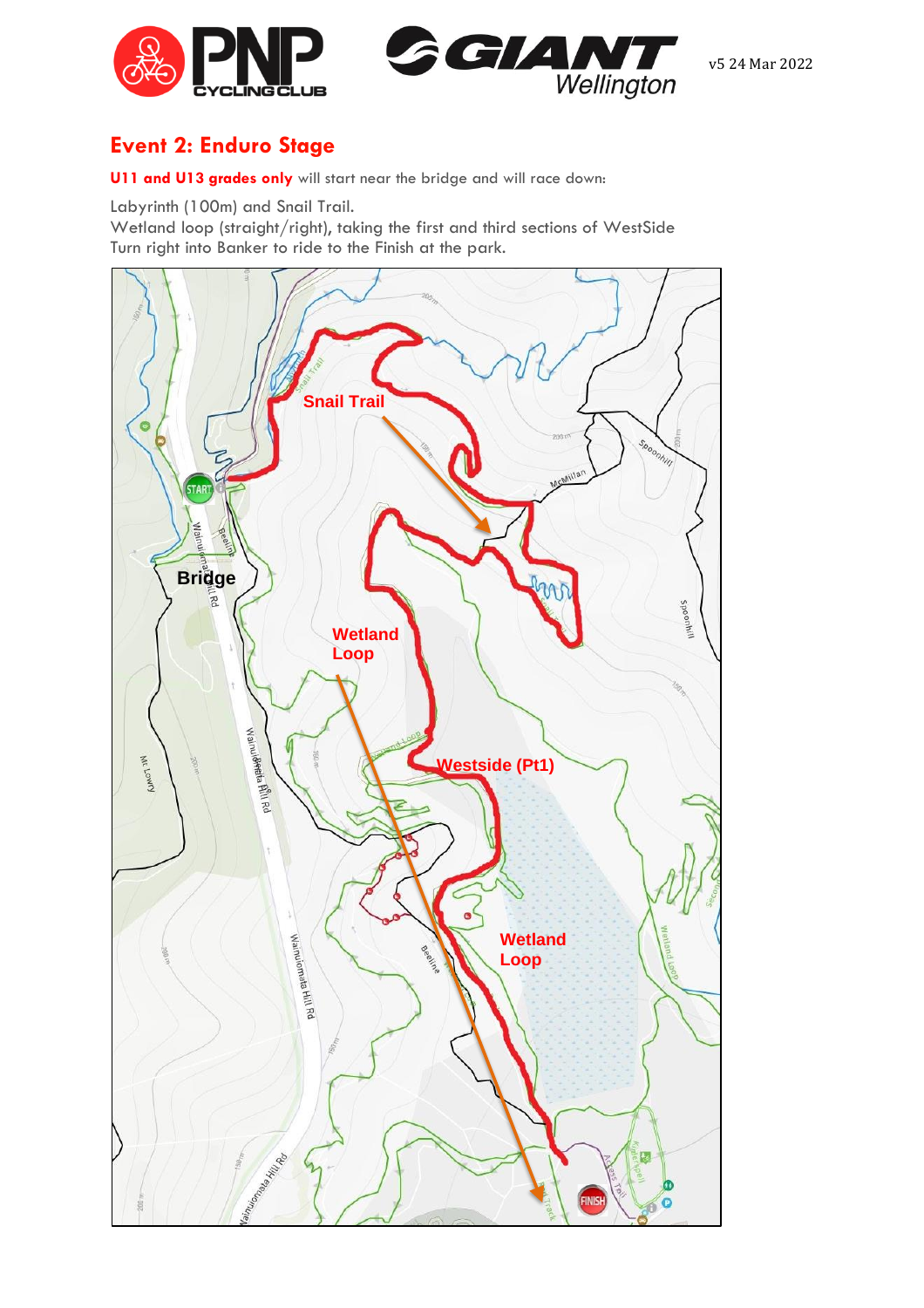

All other grades will start at the trig station near the start of Freewheel and will race down Freewheel and Beeline finish at the park near the start of Red Track.